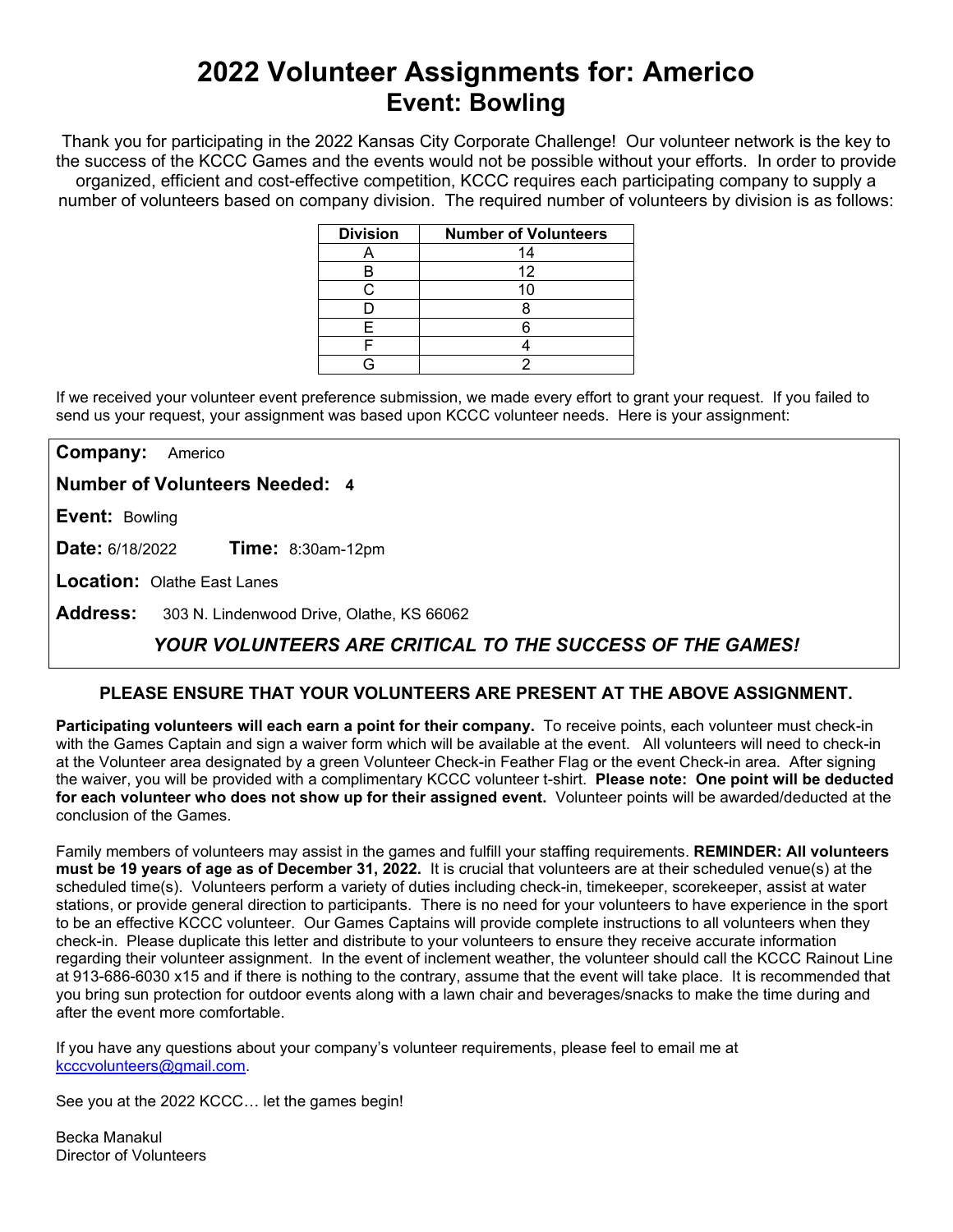# **2022 Volunteer Assignments for: Americo Event: Bowling**

Thank you for participating in the 2022 Kansas City Corporate Challenge! Our volunteer network is the key to the success of the KCCC Games and the events would not be possible without your efforts.In order to provide organized, efficient and cost-effective competition, KCCC requires each participating company to supply a number of volunteers based on company division. The required number of volunteers by division is as follows:

| <b>Division</b> | <b>Number of Volunteers</b> |
|-----------------|-----------------------------|
|                 | 14                          |
|                 | 12                          |
|                 |                             |
|                 |                             |
|                 |                             |
|                 |                             |
|                 |                             |

If we received your volunteer event preference submission, we made every effort to grant your request. If you failed to send us your request, your assignment was based upon KCCC volunteer needs. Here is your assignment:

**Company:** Americo

**Number of Volunteers Needed: 4**

**Event:** Bowling

**Date:** 6/18/2022 **Time:** 11:30am-3pm

**Location:** Olathe East Lanes

**Address:** 303 N. Lindenwood Drive, Olathe, KS 66062

## *YOUR VOLUNTEERS ARE CRITICAL TO THE SUCCESS OF THE GAMES!*

#### **PLEASE ENSURE THAT YOUR VOLUNTEERS ARE PRESENT AT THE ABOVE ASSIGNMENT.**

**Participating volunteers will each earn a point for their company.** To receive points, each volunteer must check-in with the Games Captain and sign a waiver form which will be available at the event. All volunteers will need to check-in at the Volunteer area designated by a green Volunteer Check-in Feather Flag or the event Check-in area. After signing the waiver, you will be provided with a complimentary KCCC volunteer t-shirt. **Please note: One point will be deducted for each volunteer who does not show up for their assigned event.** Volunteer points will be awarded/deducted at the conclusion of the Games.

Family members of volunteers may assist in the games and fulfill your staffing requirements. **REMINDER: All volunteers must be 19 years of age as of December 31, 2022.** It is crucial that volunteers are at their scheduled venue(s) at the scheduled time(s). Volunteers perform a variety of duties including check-in, timekeeper, scorekeeper, assist at water stations, or provide general direction to participants. There is no need for your volunteers to have experience in the sport to be an effective KCCC volunteer. Our Games Captains will provide complete instructions to all volunteers when they check-in. Please duplicate this letter and distribute to your volunteers to ensure they receive accurate information regarding their volunteer assignment. In the event of inclement weather, the volunteer should call the KCCC Rainout Line at 913-686-6030 x15 and if there is nothing to the contrary, assume that the event will take place. It is recommended that you bring sun protection for outdoor events along with a lawn chair and beverages/snacks to make the time during and after the event more comfortable.

If you have any questions about your company's volunteer requirements, please feel to email me at [kcccvolunteers@gmail.com.](mailto:kcccvolunteers@gmail.com)

See you at the 2022 KCCC… let the games begin!

Becka Manakul Director of Volunteers